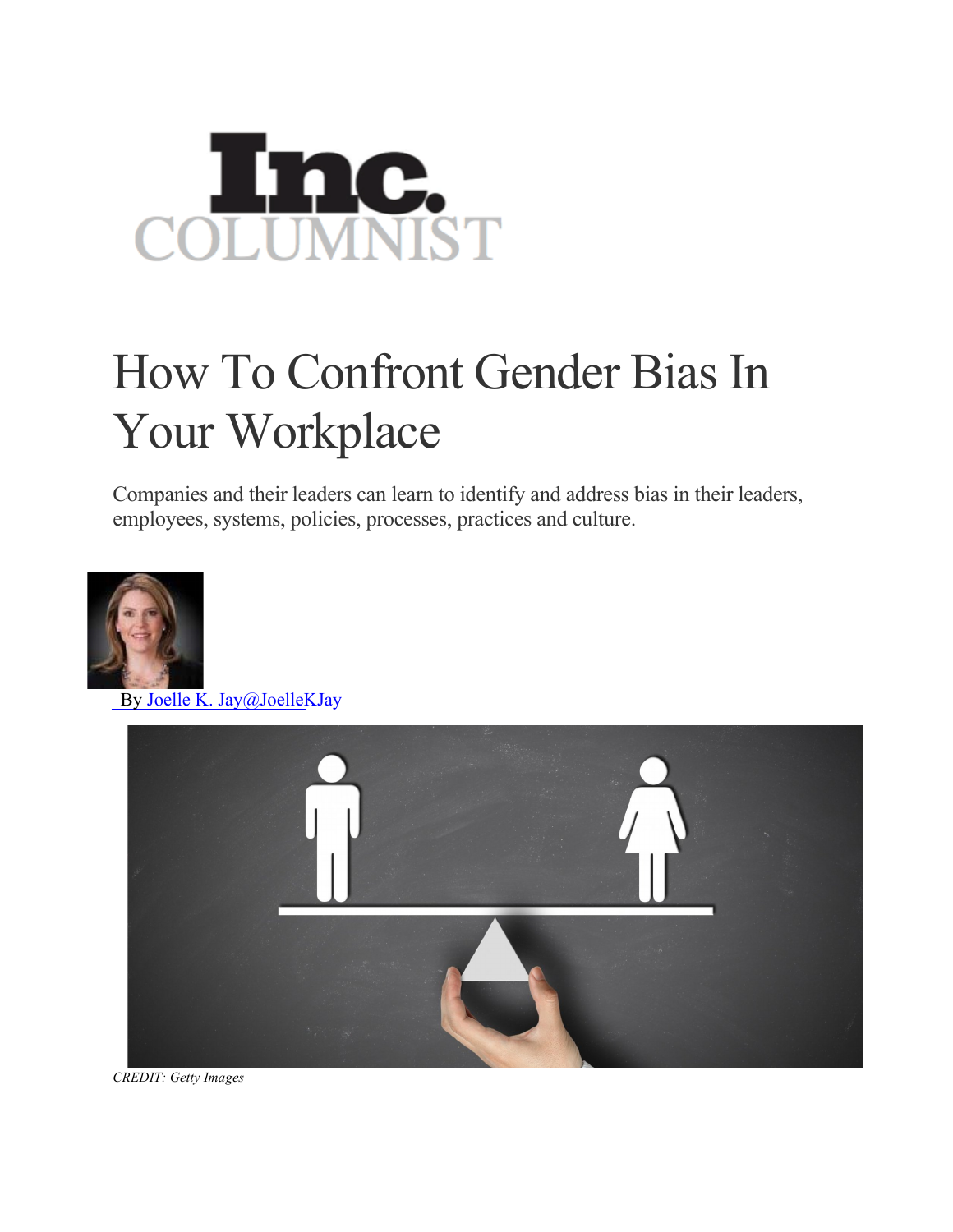Women are affected by bias at every level of an organization. They may not always recognize it, address it or respond to it appropriately, and but they can be stopped by it and feel powerless to change it.

It's not just women who are affected. Their companies are hurt, too.

In addition to the ethical responsibility of addressing discrimination and protecting employees from harm, corporate leaders have every reason to ensure bias doesn't hurt the business. Discrimination has been shown to contribute to:

- · poor communication between staff,
- · faulty decision-making,
- · reduced productivity,
- · decreased organizational citizenship behavior,
- · reduced employee commitment,
- · depleted motivation, and
- · increased turnover.

Considering all of the above, not to mention the billions of dollars companies invest in leadership programs and initiatives for women, the cost of allowing discrimination to continue is too high a price to pay.

Companies and their leaders can learn to identify and address bias in their leaders, employees, systems, policies, processes, practices and culture. Whether we're talking about institutionalized bias, paternalistic discrimination, or plain old bad behavior, a little education goes a long way - and so does a culture of intolerance.

When business leaders are able to recognize bias, they can address it or respond to it appropriately, and companies committed to these principles root out bias and stamp it out. Here are five points to remember when recognizing and addressing gender bias in your workplace:

· Instances of discrimination run along a continuum, from the subtle to the extreme.

· Women are affected by bias at every level of an organization.